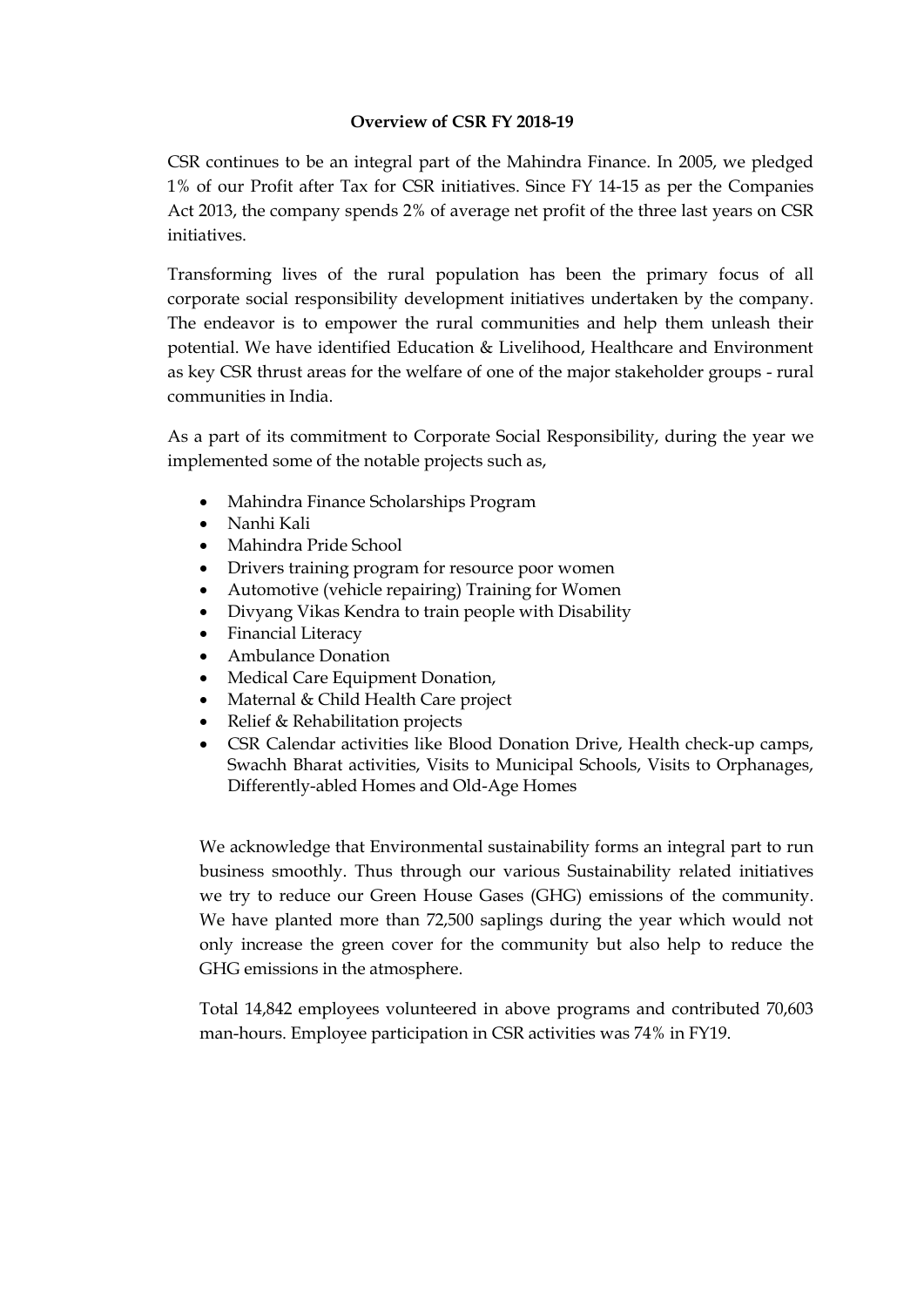## **Beneficiaries of CSR Activities:**

| <b>CSR Activity FY 2018-19</b>                          | <b>No. of Beneficiaries</b> |
|---------------------------------------------------------|-----------------------------|
| <b>Medical Equipment</b>                                | 58795                       |
| Mother and Child Healthcare (MCH) Project               | 35403                       |
| <b>Ambulance Donation</b>                               | 1700                        |
| Health Checkup Camp                                     | 4722                        |
| <b>Project Jeevandan: Blood Donation</b>                | 7624                        |
| Swachh Bharat                                           | 12740                       |
| <b>Gyandeep: Municipal School Visits</b>                | 3427                        |
| Scholarship Program                                     | 3000                        |
| Nanhi Kali                                              | 10450                       |
| Mahindra Pride School                                   | 43236                       |
| Automotive (vehicle repairing) Training for Women       | 180                         |
| <b>Drivers Training for Women</b>                       | 365                         |
| Skill Development Training for People with Disabilities | 500                         |
| Project Samantar: Old Age Home Visits/ Orphanage Visits | 1451                        |
| <b>Relief &amp; Rehabilitation Project</b>              | 1110                        |
| <b>Financial Literacy</b>                               | 4000                        |

## **CSR Projects Undertaken in 2018-19**

- **i. Mahindra Finance Scholarships Program:** Mahindra Finance in collaboration with K.C. Mahindra Education Trust supported 2500 under graduate and 500 post graduate meritorious students from financially weaker background. This project was implemented pan India level.
- **ii. Nanhi Kali:** Nanhi Kali was initiated in 1996 out of the conviction that empowering girls through education would have a tremendous positive impact on the nation in the long run. It allows individuals and corporate to participate and support the education of underprivileged girls in India. Mahindra Finance has supported 10450 Nanhi Kalis FY 2019.
- **iii. Mahindra Pride Schools:** A three-month livelihood training programme in ITES,<br>Retail and Hospitality sectors to youth from socially & economically disadvantaged sections. In FY 19, Mahindra Finance has supported three schools in Pune, Chennai & Patna which have trained 3,453 youth. Further, an additional 39,783 students were trained through 866 batches of Mahindra Pride Classrooms conducted through Polytechnics and Arts & Science Colleges in 14 States.
- **iv. Drivers Training Program for Women:** The objective of this project is to empower underprivileged women and provide them opportunities and new roles for themselves in the society. The program also aims to build a social capital for women as they transform their own lives and those around them. Mahindra Finance in coordination with Azad Foundation, 365 women are imparting driver training across across Delhi,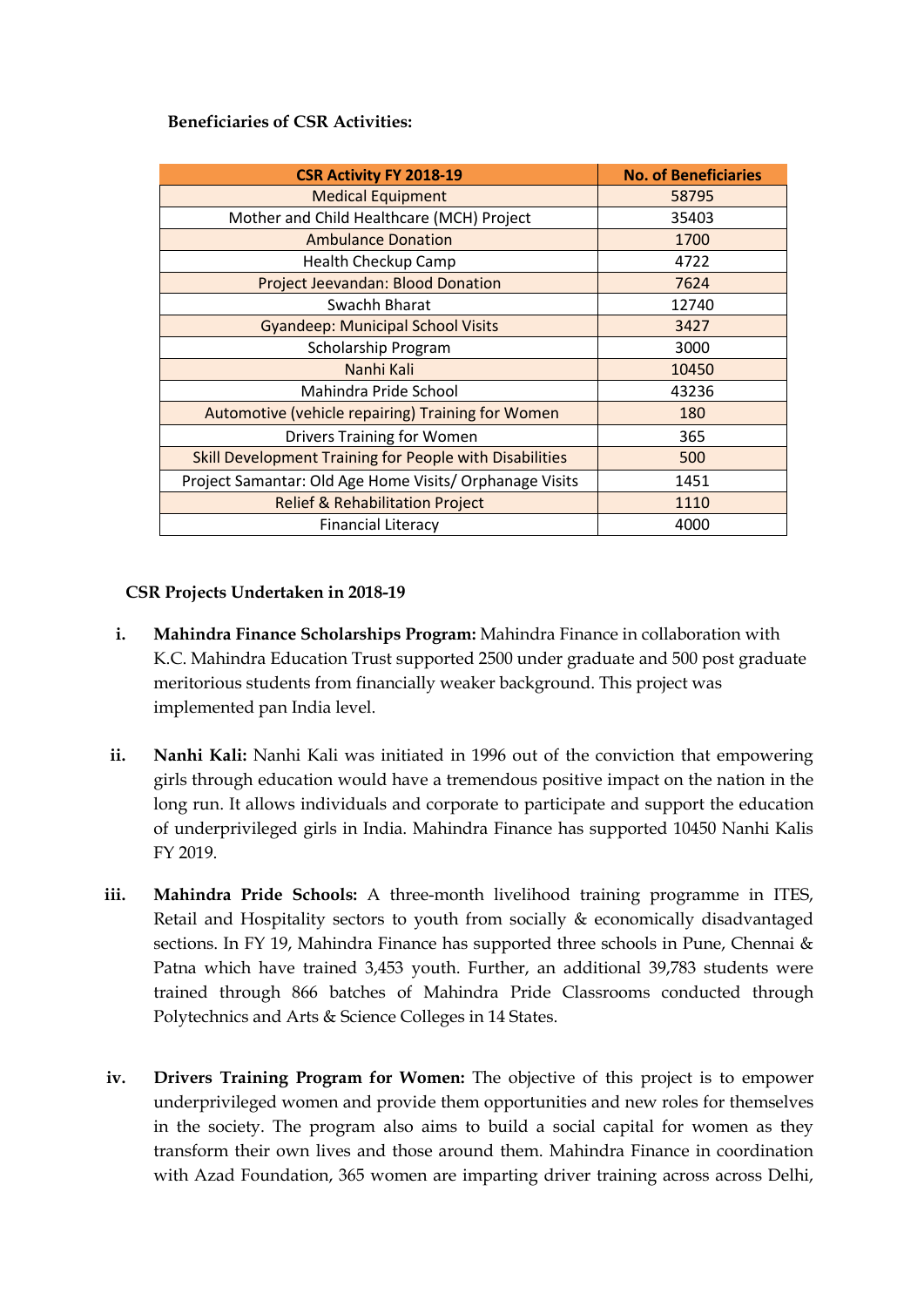Kolkata, Ahmedabad, Indore, Bhubaneshwar and Lucknow to help create opportunities for themselves.

- **v. Automotive (vehicle repairing) Training for Women:** To promote non-traditional livelihood training in vehicle repairing and other related skill, Mahindra Finance in coordination with Skills For Progress & Pratham Education Foundation is training 180 women across Trichy, Madurai, Erode, Dindigul & Nagapattinam and Kolhapur.
- **vi. Divyang Vikas Kendra for People with Disabilities**: The project aims to create the demand of the skilled workforce of persons with disability in Retail, Hospitality, ITES & BFSI Sector. Mahindra Finance in collaboration with Sarthak Educational, continued its support for Divyang Vikas Kendra at Bhopal (Madhya Pradesh) and opening a new centre at Visakhapatnam to train around 500 people with disabilities to make them employable.
- **vii. Financial Literacy:** Mahindra Finance in collaboration with NIIT Foundation is empowering youth, women and working population with the knowledge of sound financial practices to enable them in managing their money better by conducting a Financial Literacy workshop. 4000 people benefitted across Pune, Nagpur, Aurangabad and other locations in Maharashtra**.**
- **viii. Ambulance Donation:** Ambulances have made access to primary healthcare centers easy for tribal and rural patients. This year we selected 14 NGOs/hospitals for an ambulance donation program
	- **ix. Medical Care Equipment Donation:** The project aims at increasing access to healthcare by offering quality services through a well-equipped facility and identifying diseases in collaboration with NGOs like Liver Foundation, Vivo Kidney Care & Think Foundation. Over 120 Thalassemic children have benefited through Day Care center in Borivali, 3000 patients for Gastro-intestinal issues, Liver transplants at Kolkata and 100 Dialysis Patient at Jhunjhunu, Mumbai, Akola & Chandrapur. Also over 55,575 of urban and rural women are receiving free and affordable preventive care, gynecologic and diagnostic services in the Family Planning of Association of India (FPAI) clinics supported by Mahindra Finance
	- **x. Mother and Child Healthcare (MCH) Project:** Mahindra Finance in collaboration with Family Planning of Association of India (FPAI) improving maternal and child health through nutrition supplementation of 4,085 pregnant women, 23,399 children and 7,919 adolescent girls from 240 high need villages of Maharashtra, Jharkhand and Orissa.
	- **xi. Relief & Rehabilitation Projects**: Kerala Flood contribution to Chief Minister's Distress Relief Fund and notebook distribution with Group. 1110 households were provided with Relief material in 15 villages of Tamil Nadu